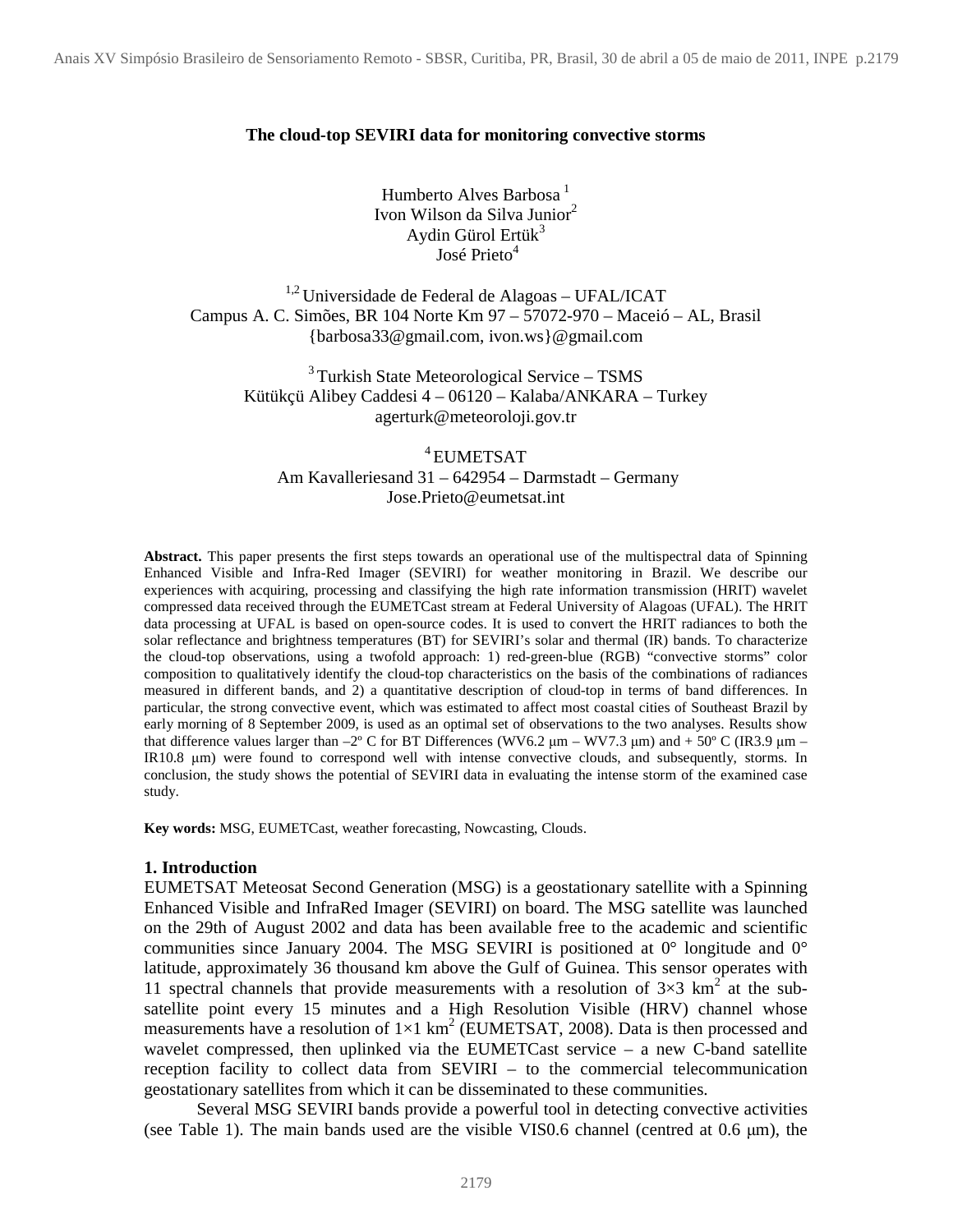near-infrared NIR1.6 channel (centred at 1.6  $\mu$ m), the water vapor WV6.2 and WV7.3 channels (centred at 6.2 µm and at 7.3 µm, respectively), the infrared IR10.8 window channel (centred at10.8 m) and the difference between the WV6.2 and IR10.8 bands (defined hereafter as BTD). The BTD (WV6.2-IR10.8) is positive (WV warmer than the IR window) above most of the cloud top storms. The calibration accuracy of the solar SEVIRI channels is 5% (Govaerts and Clerici, 2004), while uncertainties in calibration of the SEVIRI 10.8 m channel are below 0.25 K at 300 K (Schmetz et al., 2002).

The LAPIS (Laboratório de Análise e Processamento de Imagens de Satélites in Portuguese – http//www.lapismet.com) laboratory is operationally recording convective storms over the Brazil since 2006. The severity criteria of the U.S. National Weather Service for a convective storm can be classified as severe if it presents on the following characteristics: a) tornado, b) wind gusts  $\geq$  50 knots (~ 25 m s<sup>-1</sup>) and c) hailstones with diameter  $\geq$  3/4 inch (~ 2 cm) (http://www.weather.gov/glossary/index.php?letter=t). It is also well documented (Schmetz et al., 2002; Barbosa and Ertürk 2009; Ertürk and Barbosa 2009) that cloud top brightness temperature (BT) directly related to the cloud top level environment temperature – valid only for opaque clouds (i.e., *cumulonimbus* clouds) and state of thermal equilibrium between the cloud and its environment. In particular, critical to the success of any attempt to spot the satellite-based storm cell is the BT isotherm of  $\sim$  240 – 230 K. The atmosphere must already be conditionally unstable and the large-scale dynamics must be supportive of vertical cloud development.

Understanding the characteristics of convective storms that impact the weather conditions in Brazil is of importance to help forecasters to improve their capability as regards to the forecast of strong convective events. Since 2006 there were many cases when deep convective storms developed in Brazil, the 08 September 2009 storm was a strong convective event. Although this study is a preliminary one, and the number of cases is limited to only one event, the next step will be the acquisition of more events and the implementation of a database of the aforementioned information as support to the comprehension of such events and to the forecasting activity.

## **2. Material and Methods**

# **2.1 Receiving and processing SEVIRI radiances**

In this article, the cloud-top SEVIRI data from 08 September 2008 with a temporal resolution of 15 minutes were retrieved from the EUMETCast service through the reception station at the Federal University of Alagoas (UFAL). EUMETCast is a content delivery network used by EUMETSAT for transporting SEVIRI data (MSG-2 satellite) received at Darmstadt (Germany) to the end users. The raw count data received by this service are referred to as level 1.5 data (EUMETSAT, 2008). They are processed and uplinked to NSS-806 in wavelet compressed the high rate information transmission (HRIT) format. From there the images can be received with a standard dish receiving system in the EUMETCast C-band. At UFAL they are archived in compressed form on external drives linked to the UFAL network, and accessible through ordinary PCs. The PC system has a built in DVB-S card that is connected to the dish and besides the EUMETCast Key Unit (EKU), which hold the key for encrypting the received data. Each file is compressed by means of a wavelet algorithm. Furthermore the PC system is connected to the UFAL LAN to have the ability to serve the end user with the MSG full disk that is composed by 8 segment files, each one consisting of 464 lines (i.e, HRIT format). This data consists of geographical arrays of  $3712 \times 3712$  pixels. Each pixel contains 10 bit data that represents the radiance value, expressed in  $10^{-3}$  Wm<sup>-2</sup>sr<sup>-</sup>  $\rm~^{1}[cm^{-1}]$ <sup>-1</sup>, codified in digital count (DC) form. MSG SEVIRI data have been received at UFAL since 2007 (Fig. 1).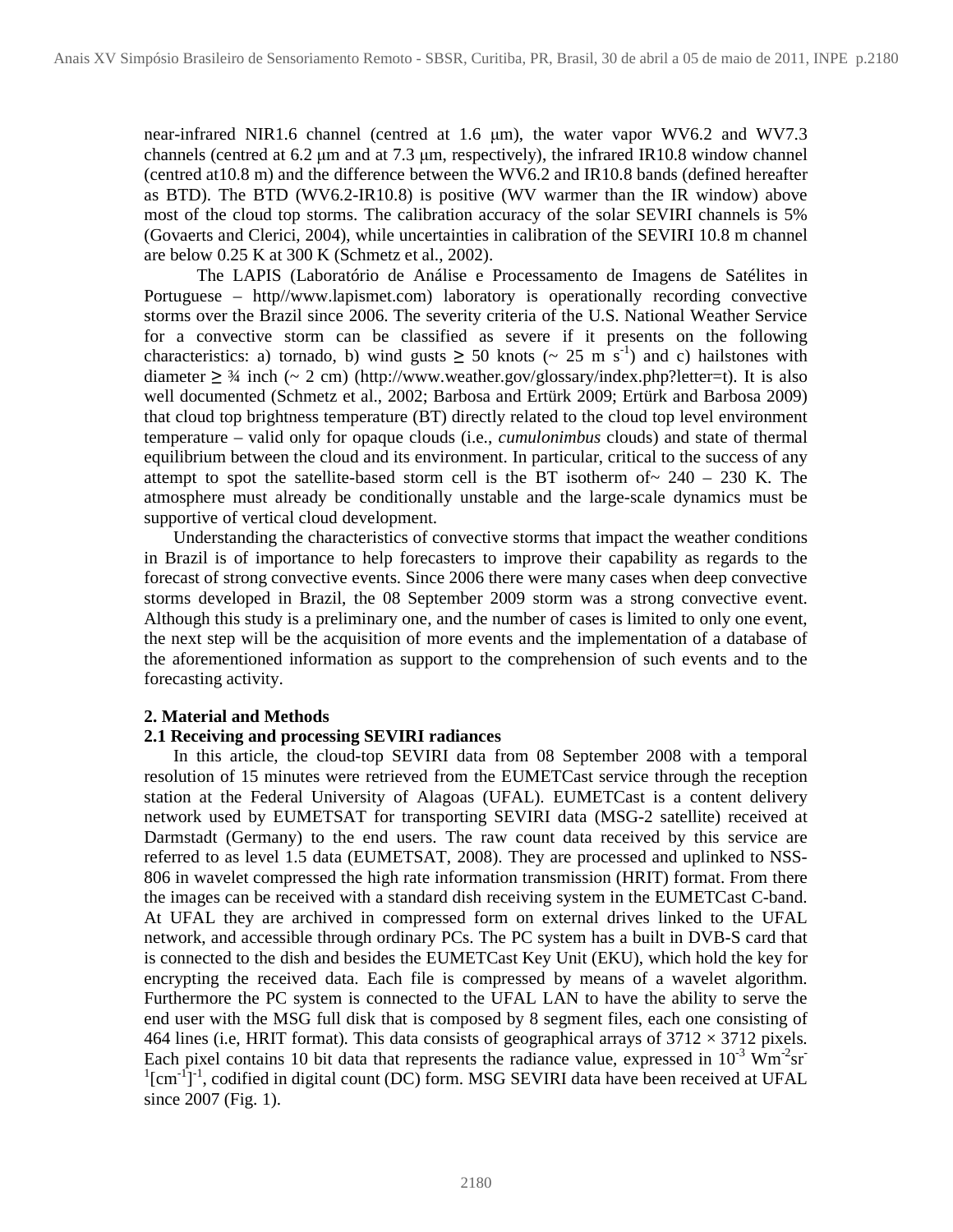To compute the radiance for each channel scaling parameters (cal\_slope and cal\_offset) have to be identified. The scaling parameters are contained into the header file named "prologue" of Level 1.5 SEVIRI images (HRIT format). Radiance values can be calculated by means of the following formula (EUMETSAT, 2008):

$$
L_{(i, ch)} = DC_{(i, ch)} * cal\_slope_{(ch)} + cal\_offset_{(ch)}
$$
 (1)

where  $DC_{(i,ch)}$  and  $L_{(i,ch)}$  are the digital count and radiance of pixel *i* and channel *ch*, respectively. For SEVIRI thermal channels (4-11), brightness temperature, expressed in 10-  $3 \text{Wm}^2 \text{sr}^1[\text{cm}^2]$ <sup>1</sup>, can be calculated by simply inverting the Planck function at the channel wavelength, that is:

$$
V = \frac{10^4}{\lambda_0}, \quad BT = \frac{c_2 V}{\ln \left[1 + V^3 \frac{c_1}{L}\right]}
$$
 (2)

where  $\lambda_0$  is the central wavelength of the channel expressed in  $\mu$ m and  $c_1$  and  $c_2$  channel varying constants listed in the EUMETSAT documents (EUMETSAT, 2007a).



Figure 1. Overview of the broadcasting ground reception and processing system at the University of Alagoas (UFAL) in Brazil.

Meaningful RGB combinations can be used for qualitative analysis of cloud microphysics (Lensky and Rosenfeld, 2008). In order to assess RGB composites, ASCII files regarding the 12 spectral bands were extracted using open-source software tools (e.g., EUMETSAT WaveLet Transform Software used to decompress SEVIRI HRIT data files (EUMETSAT, 2009c); Geospatial Data Abstraction Library (Silva Junior et al 2009) used to read and write many geographic data formats), to allow data to be analyzed. These are spectral radiance displayed: reflectance (%) in the solar channels and brightness temperature (K) in the thermal channels. This processing level corresponds to image data corrected for radiometric and geometric effects, geo-located using a standard projection (Silva Junior et al 2009), finally calibrated (Fig. 2). These processing steps were computed by LAPIS, at UFAL, in collaboration with Turkish State Meteorological Service (TSMS).

Analyses of the cloud-top SEVIRI data were done using different bands of RGB color compositions (convective storms). This RGB composition is widely used methods (Kerkmann et al. 2004). The "convective storm" RGB (Fig. 4), based upon the RGB combination of channels (WV 6.2  $\mu$ m – WV7.2  $\mu$ m; IR3.9  $\mu$ m – IR10.8  $\mu$ m; NIR1.6  $\mu$ m – VIS0.6  $\mu$ m), the red color appears in clouds with larger ice particles, while darker orange for smaller ice particles. The spectral images from SEVIRI VIS0.6 (channel 1); NIR1.6 (channel 3); WV6.2 (channel 5); and IR10.8 (channel 9) were processed and displayed into reflectivity (channels 1 and 3)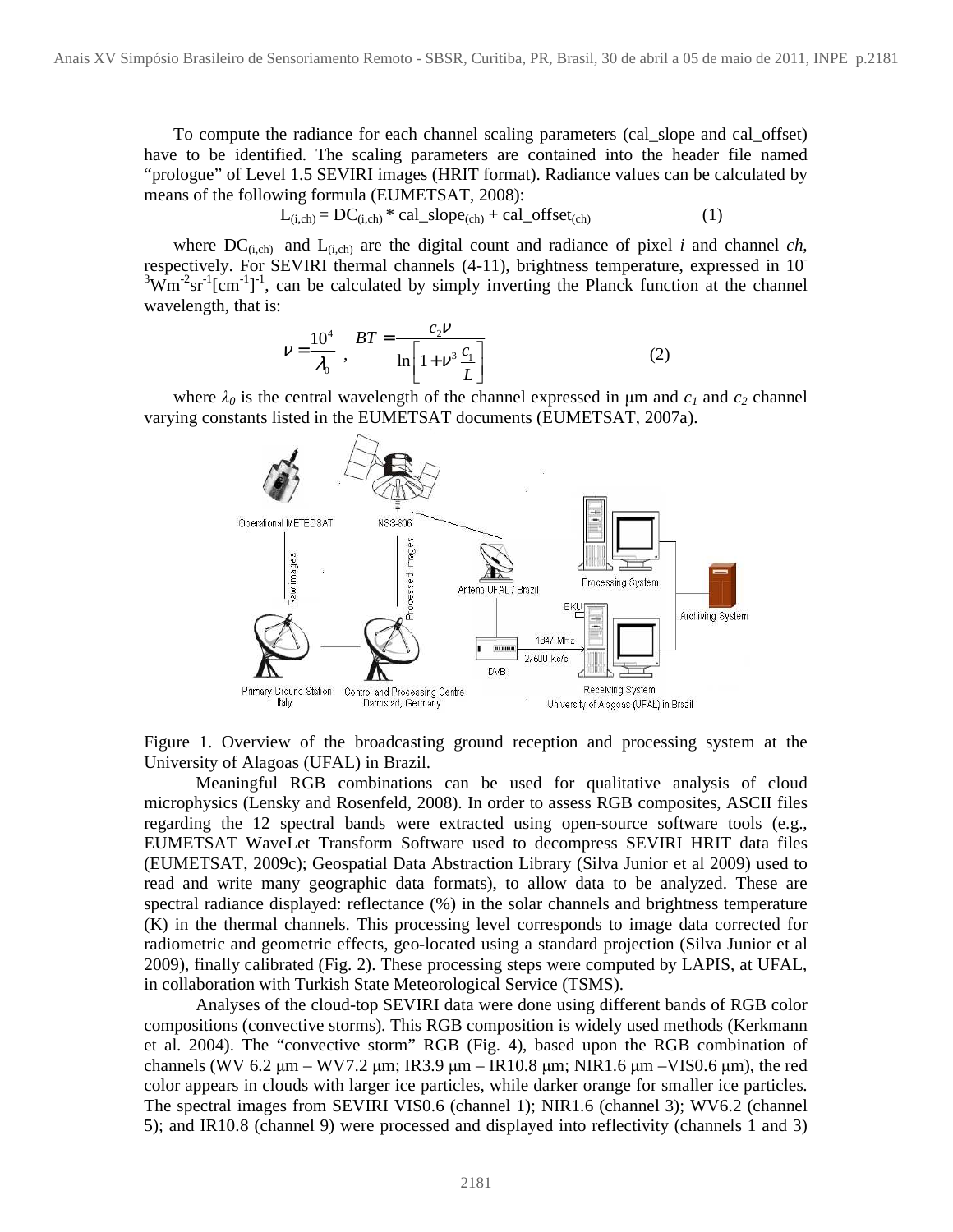and BT (channels 5, and 9) by exploiting the codes developed by LAPIS. Both the reflectivity and BT time series were geo-rectified and extracted over a grid cell limited between 25°N –  $35^{\circ}$ S and  $5^{\circ}$  –  $73^{\circ}$ W (Fig.5), with pixel spacing of about 5X6 kilometers.

 The extracted pixel values over the study grid cell for each channel were then arranged as an input matrix to determine the spatial variations in cloud top. In our analyses, scatter plots through the spatial distribution in both the reflectivity and BTDs were analyzed. At the study grid cell, for each pixel the difference (WV6.2  $\mu$ m – IR10.8  $\mu$ m) was used as a proxy for deep convection. In the case, BTs larger at WV6.2 µm than at IR10.8 µm were explained by stratospheric water vapor, i.e. small (positive) difference. The determination of cloud-top radiances obtained from these channels of the radiometer SEVIRI relied on the following two assumptions; that clouds were cumulonimbus so they can consider optically thick and that they were considered blackbodies. These scatter plots were analyzed separately to characterize the spatial heterogeneity of cloud top at these spectra outlined.

Table 1. Spectral bands of the SEVIRI instrument, commonly used for monitoring of convective storms.

| Spectral band                                                          | SEVIRI (MSG)                                                                                                            |
|------------------------------------------------------------------------|-------------------------------------------------------------------------------------------------------------------------|
| Visible (VIS) and shortwave end of NIR<br>(approx. $0.4 - 1.2 \mu m$ ) | band 01 VIS 0.6 $(0.56-0.71 \,\mu m)$<br>band 02 VIS 0.8 $(0.74-0.88 \text{ µm})$<br>$(0.5-0.9 \,\mu m)$<br>band 12 HRV |
| Microphysical bands (NIR)<br>(approx. 1.6 and $3.5 - 4 \mu m$ )        | band 03 $\,$ IR 1.6<br>$(1.5-1.78 \,\mu m)$<br>$(3.48-4.36 \,\mu m)$<br>band $04 \text{ IR } 3.9$                       |
| Water vapor absorption/emission bands (WV)                             | band 05 WV 6.2 $(5.35-7.15 \,\mu m)$<br>band 06 WV 7.3 $(6.85-7.85 \,\mu m)$                                            |
| Thermal IR window bands (IRW)                                          | band 07 IR 8.7 $(8.30-9.10 \,\mu m)$<br>band 09 IR 10.8 (9.80-11.80 $\mu$ m)<br>band 10 IR 12.0 (11.00-13.00 $\mu$ m)   |

**(a) (b)**



Figure 2. METEOSAT 9 SEVIRI color-enhanced IR 10.8 image dated on 08 September 2008 at 13:00 UTC. (a) For the MSG full disk. (b) For the geographic domain used in the paper.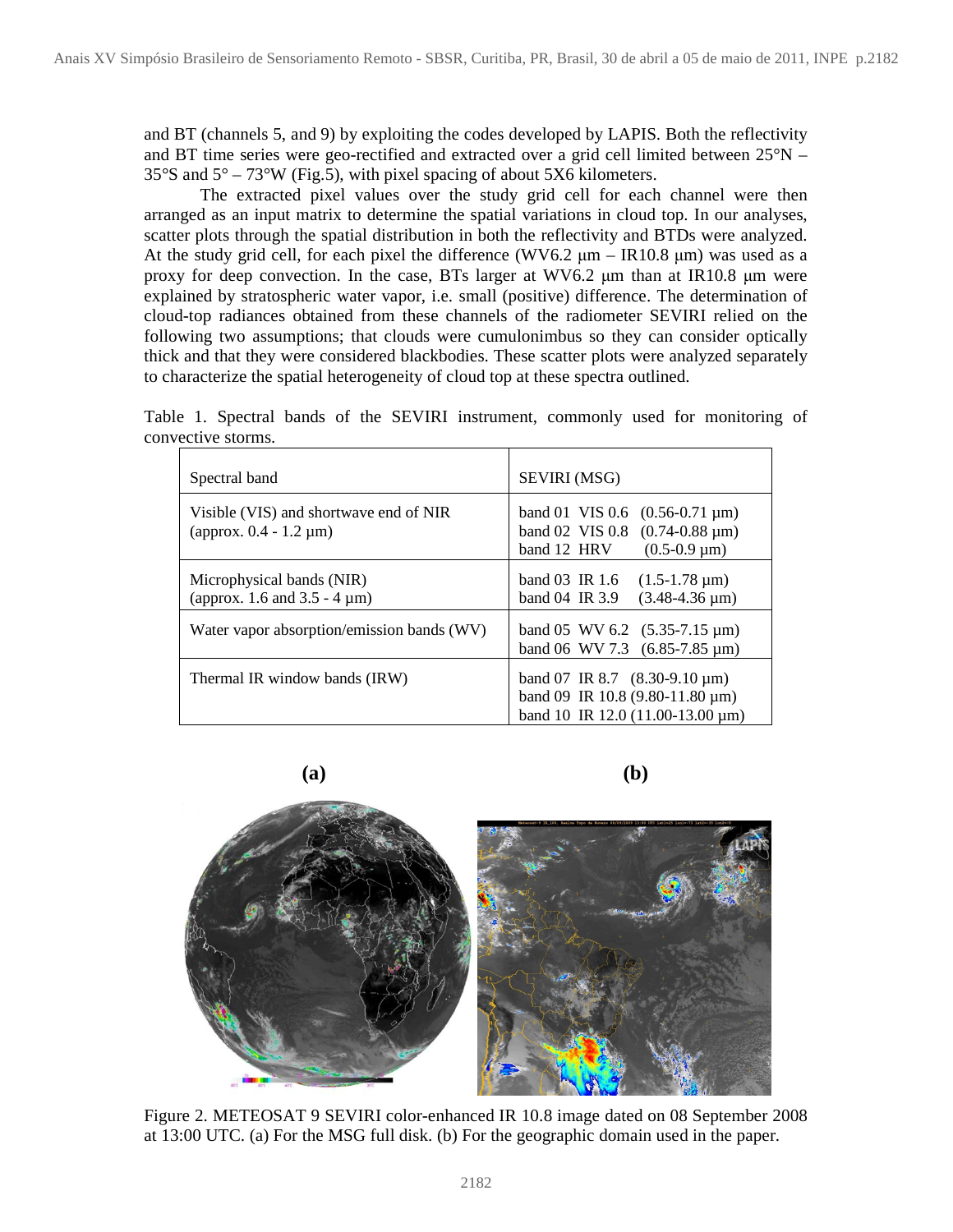#### **3. Results**

#### **3.1 The 08 September 2009 storm**

The case study for which results are presented here is a frontal system over southeast region of Brazil on 08 September 2009 at 13:00 UTC. At this time the cloud storm was already in the mature stage. This anomalous event was characterized by very unstable weather, in particular over the eastern State of São Paulo. The general situation, shown in the synoptic chart (Fig. 3), suggests that a strong pressure gradient produced high winds bringing the cold air from South to Southeast Brazil, producing upper-level cyclonic vortices. According to reports from meteorological stations, the average velocity of winds in parts of São Paulo city on 08 September was 70km/h. The geographic area under consideration is approximately centred over Brazil (Fig. 3). It covers from 25N to 35°S and from 5 to 73°W.



Figure 3. Relative Vorticity field  $(2.5^{\circ}\times2.5^{\circ}$  resolution) for 200 hPa derived from the NCEP reanalysis data base over Southeast Brazil on 08 September 2009.

The "convective storms" (Fig. 4) RGB composite help us to locate the strong convective clouds take place. The figure 4 exhibits that the active convection cells (yellowish) associated with strong updrafts within Cb clouds became more organized and centered over mostly the eastern edge of Brazil south, to form stronger precipitation at this location. The visual inspection of this composite can indentify the strong cold frontal over Southeast Brazil. Associated with this, it is relatively evident (shown in the synoptic chart (Fig. 1)) that no upward vertical motions arose as a result of frontogenesis, it just goes to show that this was the closest variable which may have impacted and aided the severe weather, on a synoptic level. More importantly about this RGB composition, however, was the fact could be seen coming up from the moisture sources of the Atlantic Ocean and the Andes Mountains towards southestern Brazil where the cumulus clouds are located. The warmer temperatures lead to lower stabilities also.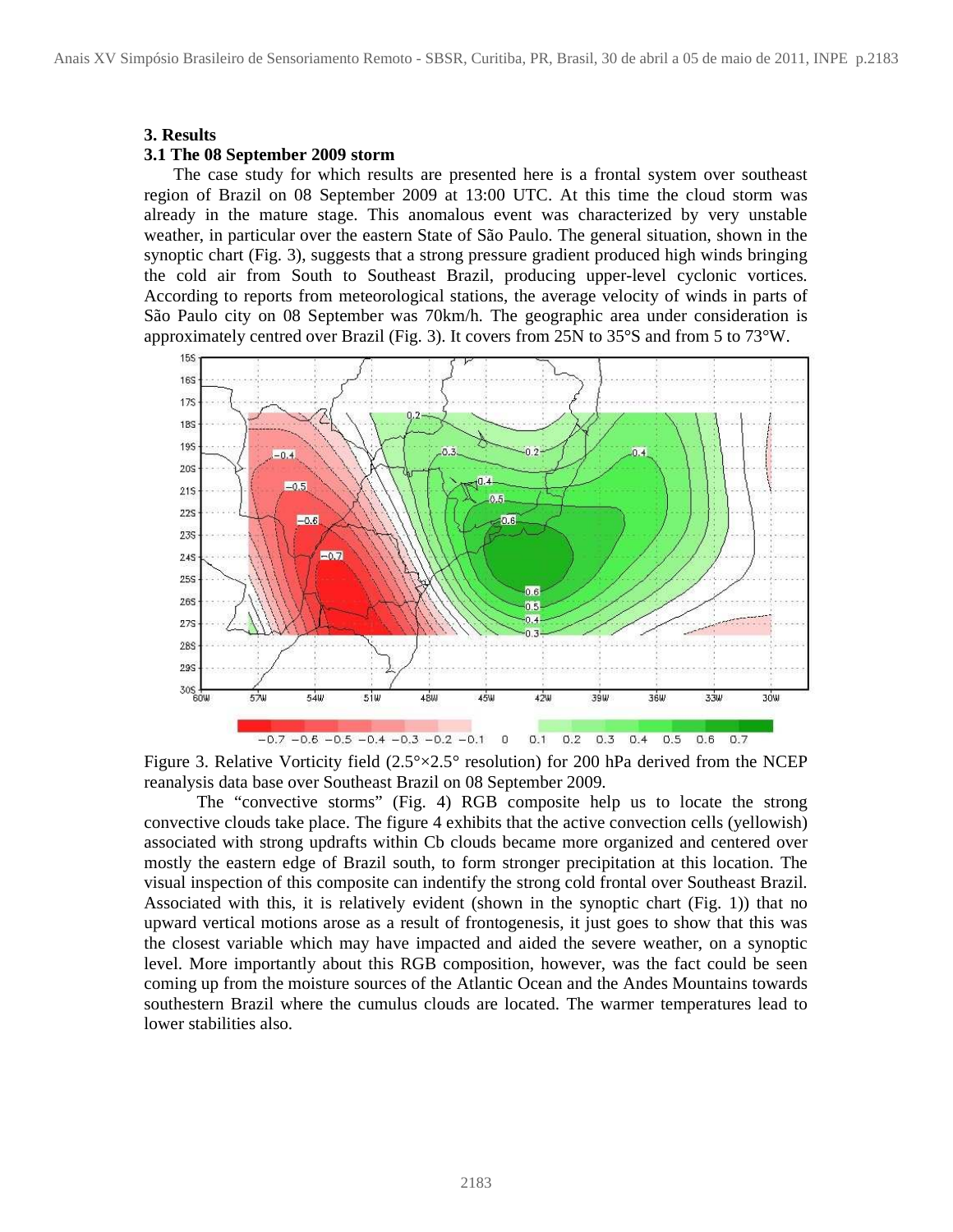

Figure 4. "Convective storms" RGB composite image dated on 08 September 2009 at 13:00 UTC.

Scatter plot diagram of BTD(WV6.2  $\mu$ m – WV7.3  $\mu$ m) as a function of BTD(IR3.9  $\mu$ m –IR10.8  $\mu$ m) and their BTD image (zoomed-in southeastern Brazil) at 13:00 UTC are show in Fig. 5a and 5b, respectively. Difference values larger than  $-2^{\circ}$  C (for 6.2–7.3 µm) and  $+ 50^{\circ}$  C (for 3.9  $\mu$ m –10.8  $\mu$ m) are found to correspond well with intense convective clouds (red/orange), and subsequently, storms. The diagram makes it easy to note that positive BTD (WV) is likely to correspond with convective cloud tops that are at or above the tropopause (i.e. overshooting tops). Associated with this, a large number of dots clusters are shown in high yellow colors. In fact, the BTs derived from 10.8  $\mu$ m shown in Fig. 2 are fundamental for the definition of overshooting Cb clouds that have near zero or slightly positive BTD (6.2-7.3) (high yellow). With these dots clusters merging at the BTs (for  $10.8 \mu m$ ), the concentration areas are characterized by cloud-top temperatures (CTT) above  $-62^{\circ}$ C, which may produce storms throughout much of the eastern portions of Brazil south. Therefore, the combination of 1) larger than  $-2^{\circ}$  C (for 6.2–7.3 µm) that is modulated by mid-level moisture, 2) larger + 50° C (for 3.9  $\mu$ m –10.8  $\mu$ m) that is stronger for cold clouds, and 3) minimum CTT of -62 $\degree$ C, led the severe storm at this location at this time.



Figure 5. Scatter plot diagram of BTD(WV6.2 µm – WV7.3 µm) as a function of BTD(IR3.9 µm –IR10.8 µm) (a) and their BTD image (zoomed-in southeastern Brazil) dated on September 2009 at at 13:00 UTC (b).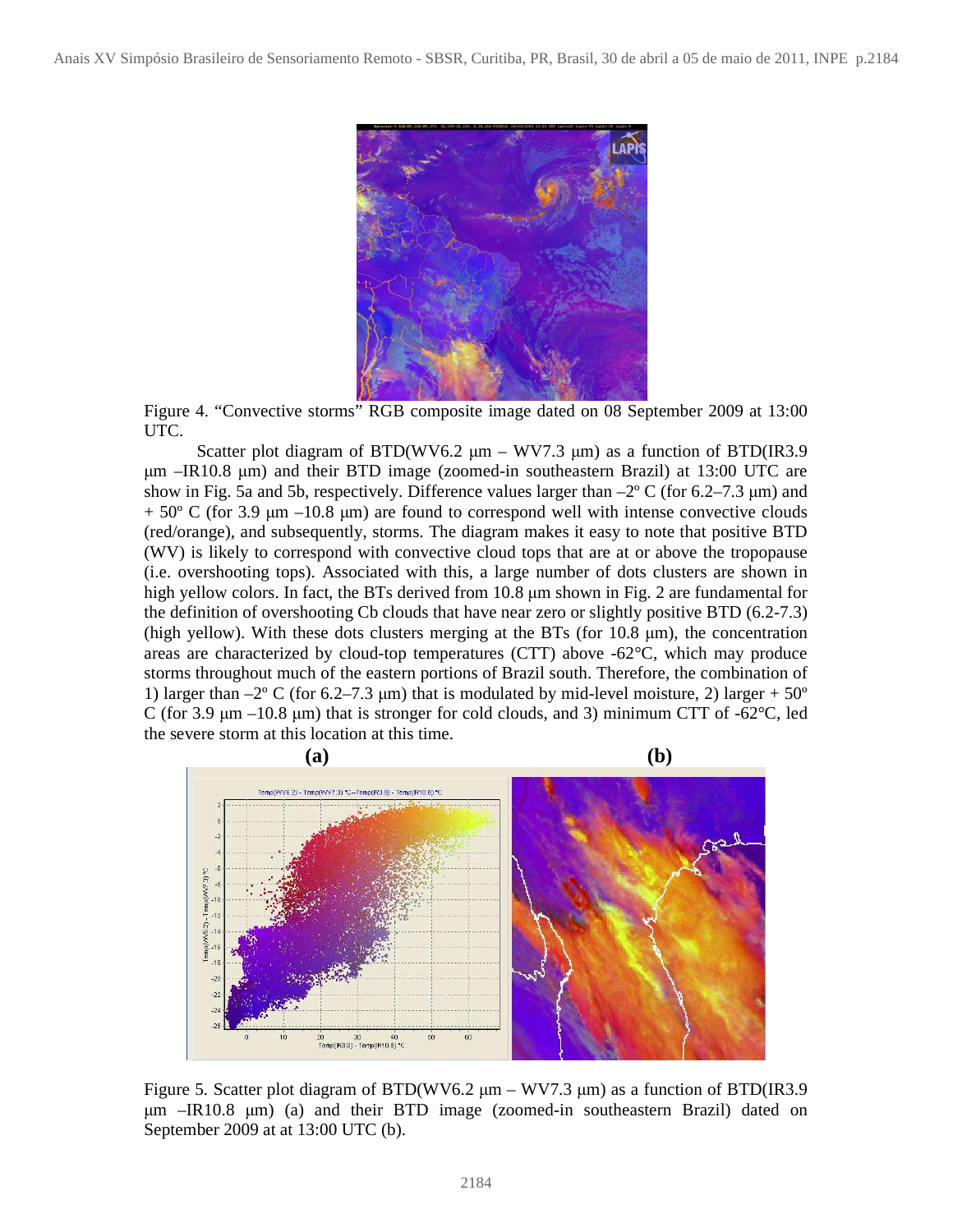# **4. Conclusions**

In this paper, we described our experiences with acquiring, processing and classifying the 1.5 Meteosat-9 SEVRI radiances (MSG-2) received through the EUMETCast service using RGB composite for characterizing cloudy (and potentially precipitating) pixel areas relative to a severe convective event, take on 8 September 2009, over the Southeast Brazil. In this respect, the software tools developed at LAPIS, based on open source codes for geolocation and geographical information systems, written for the transformation of the 1.5 SEVIRI radiances into the geo-physical values (i.e., the solar reflectance in the solar bands and brightness temperature in the thermal bands) were employed. In conclusion, the study shows that difference values larger than  $-2^{\circ}$  C for BT Differences (WV6.2  $\mu$ m – WV7.3  $\mu$ m) and +  $50^{\circ}$  C (IR3.9  $\mu$ m –IR10.8  $\mu$ m) were found to correspond well with deep convective storms.

# **Acknowledgments**

This work is part of a research funded by Brazil's Council for Scientific and Technological Development (CNPq) under number Grant 503519/2010-3 (Edital MCT/CNPq 10/2010 - AT- NS).

## **References**

Barbosa, H. A., and Ertürk, A. G. Using multispectral SEVIRI radiances at the top of deep convective storm as a powerful tool for short prediction in Brazil. **5 th European Conference on Severe Storms**, Stadtsala Bernlochner – Landsat – Germany, 12-16 October, www.essl.org/ECSS/2009/preprints/007-7-barbosa.pdf, 2009.

EUMETSAT. A planned change to the MSG Level 1.5 image product radiance definition, document n. 0519. Available from: the contract of the contract of the contract of the contract of the contract of the contract of the contract of the contract of the contract of the contract of the contract of the contract of the contract o

**http://www.eumetsat.int/idcplg?IdcService=GET\_FILE&dDocName=PDF\_MSG\_PLANNED\_CHANGE\_ LEVEL15&RevisionSelectionMethod=LatestReleased]**, 2007a.

EUMETSAT. A simple conversion from effective radiance back to spectral radiance for MSG images, document n. 1053. **In the above 1053.** [available from:

**http://www.eumetsat.int/idcplg?IdcService=GET\_FILE&dDocName=pdf\_msg\_conv\_effrad2specrad&Re visionSelectionMethod=LatestReleased]**, 2008.

Ertürk, A. G. and Barbosa, H. A. Detecting V-Storms using Meteosat Second Generation SEVIRI image and its applications: A case study over western Turkey. 5<sup>th</sup> European Conference on Severe Storms, Stadtsala Bernlochner – Landsat – Germany, 12-16 October 2009. **http://www.essl.org/ECSS/2009/preprints/P07-11 erturk.pdf**.

Fritz, Sigmund and Laszlo, Istvan. Detection of water vapor in the stratosphere over very high clouds in the tropics. **Journal of Geophysical Research**, 98(D12), 22959-22967, 1993.

Govaerts, Y. and M. Clerici. MSG-1/SEVIRI Solar Channels Calibration Commissioning Activity Report. **EUMETSAT Doc. EUM/MSG/TEN/04/2004**, 35 pp., 2004.

Lensky, I. M., and D. Rosenfeld. Clouds-Aerosols-Precipitation Satellite Analysis Tool (CAPSAT). **Atmos. Chem. Phys.**, 8, 6739–6753, 2008.

National Weather Service. "Weather Glossary – T". National Oceanic and Atmospheric Administration. **http://www.weather.gov/glossary/index.php?letter=t**. Retrieved 2010-07-23, 2010.

Setvák M., Lindsey D. T., Rabin R. M., Wang P. K., Demeterová A. Indication of water vapor transport into the lower stratosphere above midlatitude convective storms: Meteosat Second Generation satelite observations and radiative transfer model simulations. **Atmos. Research**, 89, 170-180, 2008.